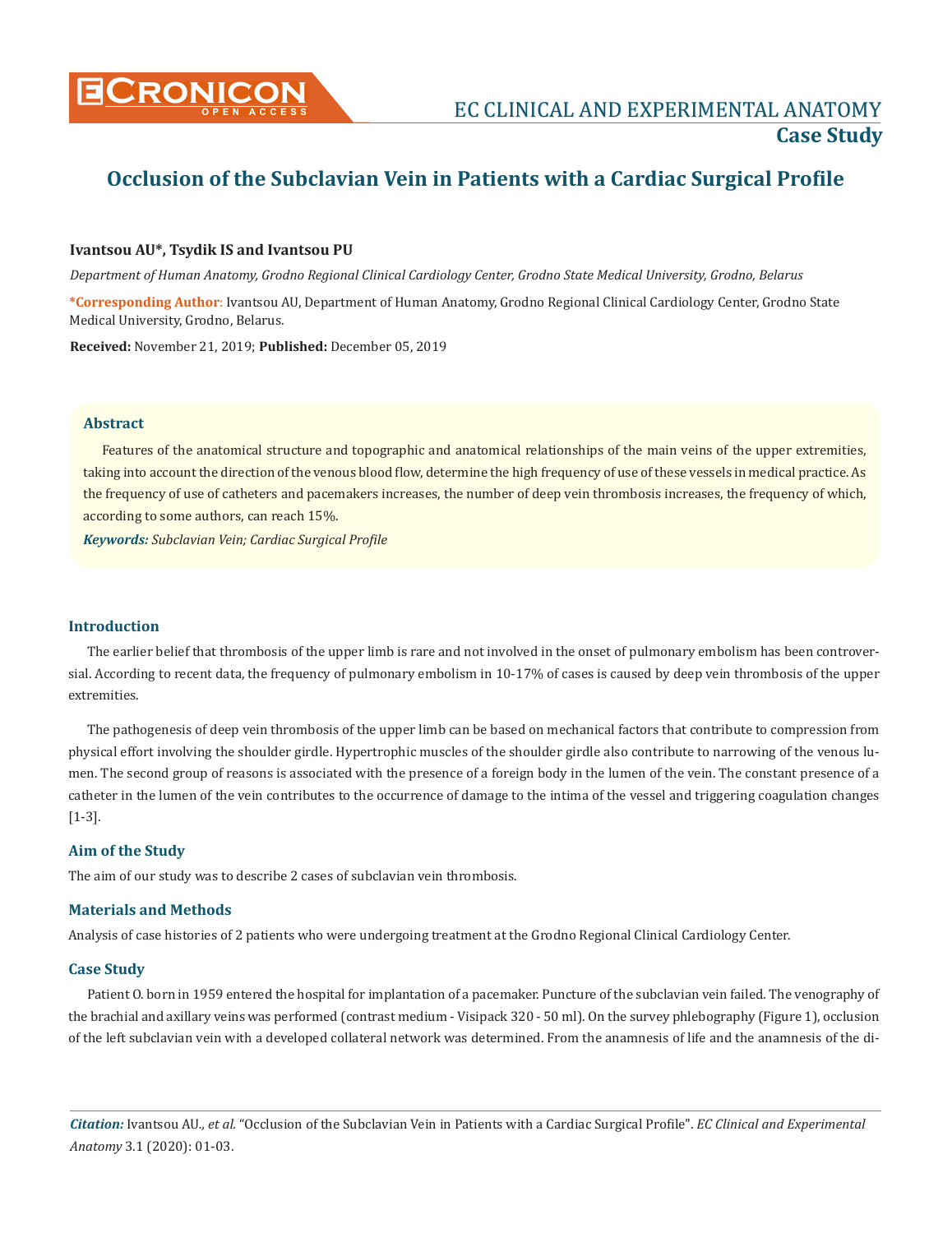sease, there were no previous injuries and manipulations in the left subclavian region. The patient did not indicate clinical manifestations of phlebothrombosis. The decision was made to implant the endocardial electrode from the contralateral side, i.e. on right.



*Figure 1: Occlusion of the left subclavian vein.*

In the second case, the patient M., born in 1960 atrial electrode reimplantation performed. In connection with the atrial electrode dysfunction, the subclavian vein was punctured on the left. It was not possible to conduct a vascular conductor. Performed venography of the subclavian vein on the left (tomohexol 350-50 ml). On the review venography, occlusion of the distal part of the subclavian vein with a well-developed collateral network was determined (Figure 2).



*Figure 2: Occlusion of the distal part of the subclavian vein on the left.*

## **Conclusion**

The variability of the veins of the upper extremities is extremely high. Complex topographic and anatomical relationships, combined with rare anatomical variants of the course of the vessel, determine the difficulties that surgeons encounter when performing manipulati-

*Citation:* Ivantsou AU*., et al.* "Occlusion of the Subclavian Vein in Patients with a Cardiac Surgical Profile". *EC Clinical and Experimental Anatomy* 3.1 (2020): 01-03.

02